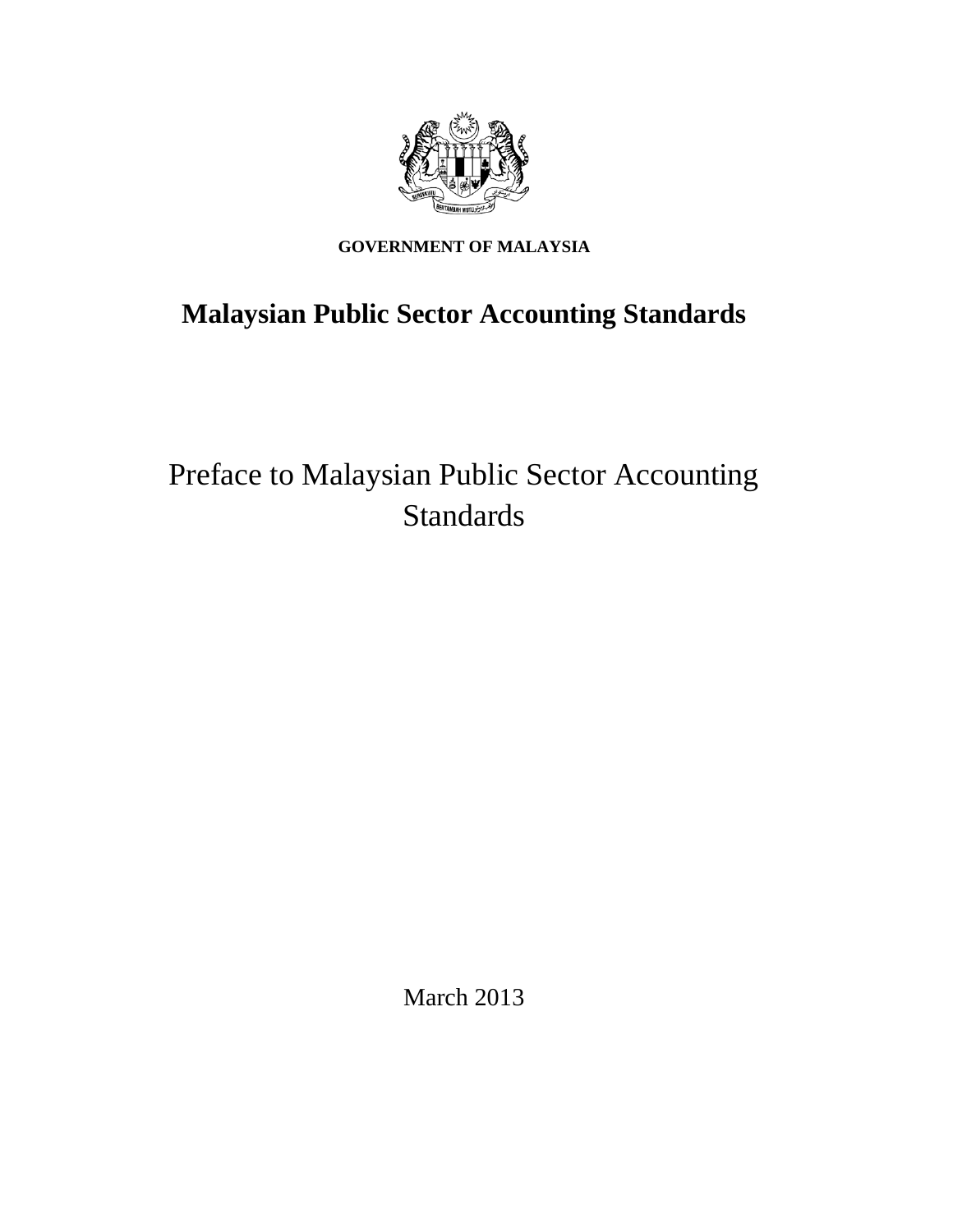### **PREFACE TO MALAYSIAN PUBLIC SECTOR ACCOUNTING STANDARDS**

The *Preface* to Malaysian Public Sector Accounting Standards was issued in March 2013.

Prepared by: Accountant General's Department No. 1, Persiaran Perdana Kompleks Kementerian Kewangan Presint 2, Pusat Pentadbiran Kerajaan Persekutuan 62594 Putrajaya

Tel : 03-88821000 Faks : 03-88821765 Web: http://www.anm.gov.my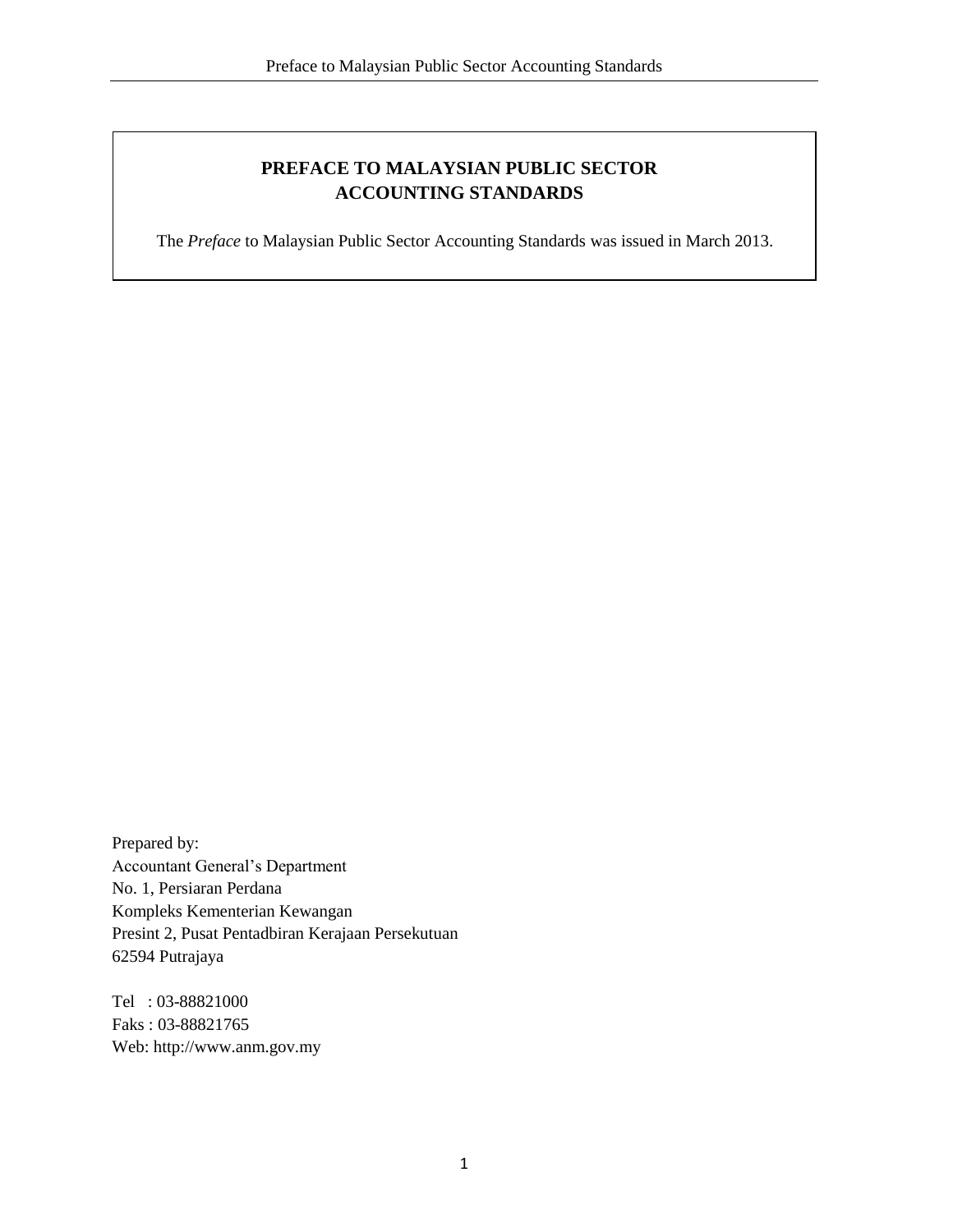# **PREFACE TO MALAYSIAN PUBLIC SECTOR ACCOUNTING STANDARDS**

### **CONTENTS**

| Paragraph |
|-----------|
| $1-2$     |
| $3-4$     |
| $5 - 7$   |
| $8-18$    |
| $9 - 12$  |
| 13        |
| 14-15     |
| $16-18$   |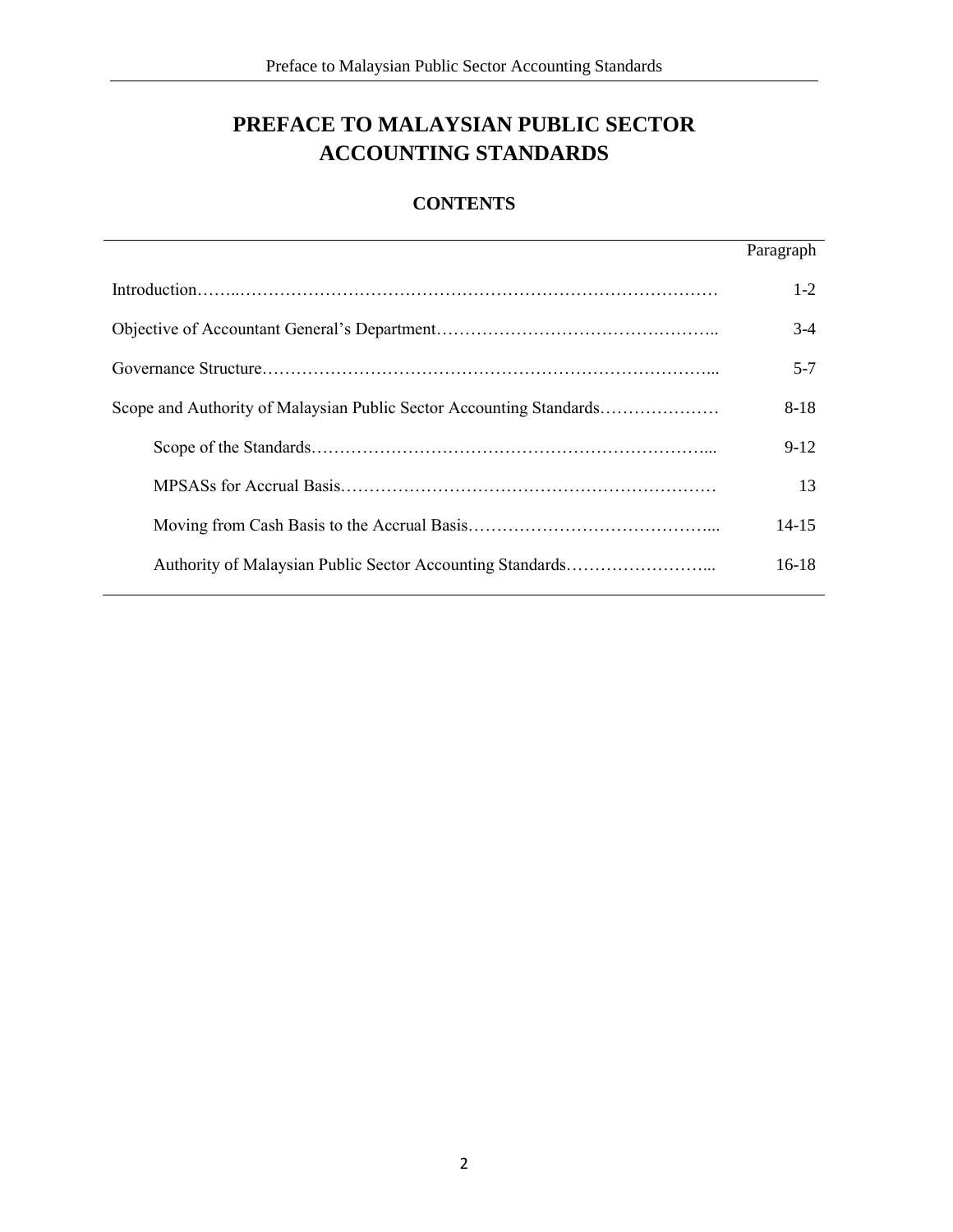#### **PREFACE TO MALAYSIAN PUBLIC SECTOR ACCOUNTING STANDARDS**

#### **Introduction**

- 1. This Preface to the Malaysian Public Sector Accounting Standards (MPSASs) spells out the role of the Accountant General's Department (AGD) in issuing MPSASs and explains the scope and authority of the MPSASs. The Preface should be used as a reference for interpreting Exposure Drafts, Recommended Practice Guidelines and Standards developed and issued by the AGD.
- 2. The AGD has established a governance structure responsible for development, adoption and implementation of high quality accrual accounting standards and guidance for the public sector.

#### **Objective of Accountant General's Department**

- 3. One of the main objectives of AGD is to enhance public accountability and transparency, by developing high-quality accounting standards for use by public sector entities in Malaysia in the preparation of general purpose financial statements.
- 4. In pursuit of this objective, AGD supports the convergence of national accounting standards with the International Public Sector Accounting Standards issued by International Federation of Accountants (IFAC) where appropriate and also promotes the acceptance of its standards.

#### **Governance Structure**

- 5. The AGD has been given the responsibility to be the main driver for the implementation of accrual accounting in the public sector which includes developing the accounting policies and standards.
- 6. Thus the AGD established two committees that is the Government Accounting Standards Advisory Committee (GASAC) and the Accrual Accounting Steering Committee to among others oversee, confirm and approve the development, adoption and implementation of MPSASs.
- 7. The GASAC comprises of representatives from State Treasury, Ministry of Finance, Auditor General's Office, Institution of Higher Learning, Malaysian Institute of Accountants, MASB, ACCA, MICPA, CPA Australia and others. The Accrual Accounting Steering Committee (ACSC) is responsible for approving the MPSASs which have been deliberated and endorsed at GASAC meetings. ACSC is headed by the Accountant General of Malaysia and its members comprise of senior directors of AGD and Chief Accountants of Federal ministries.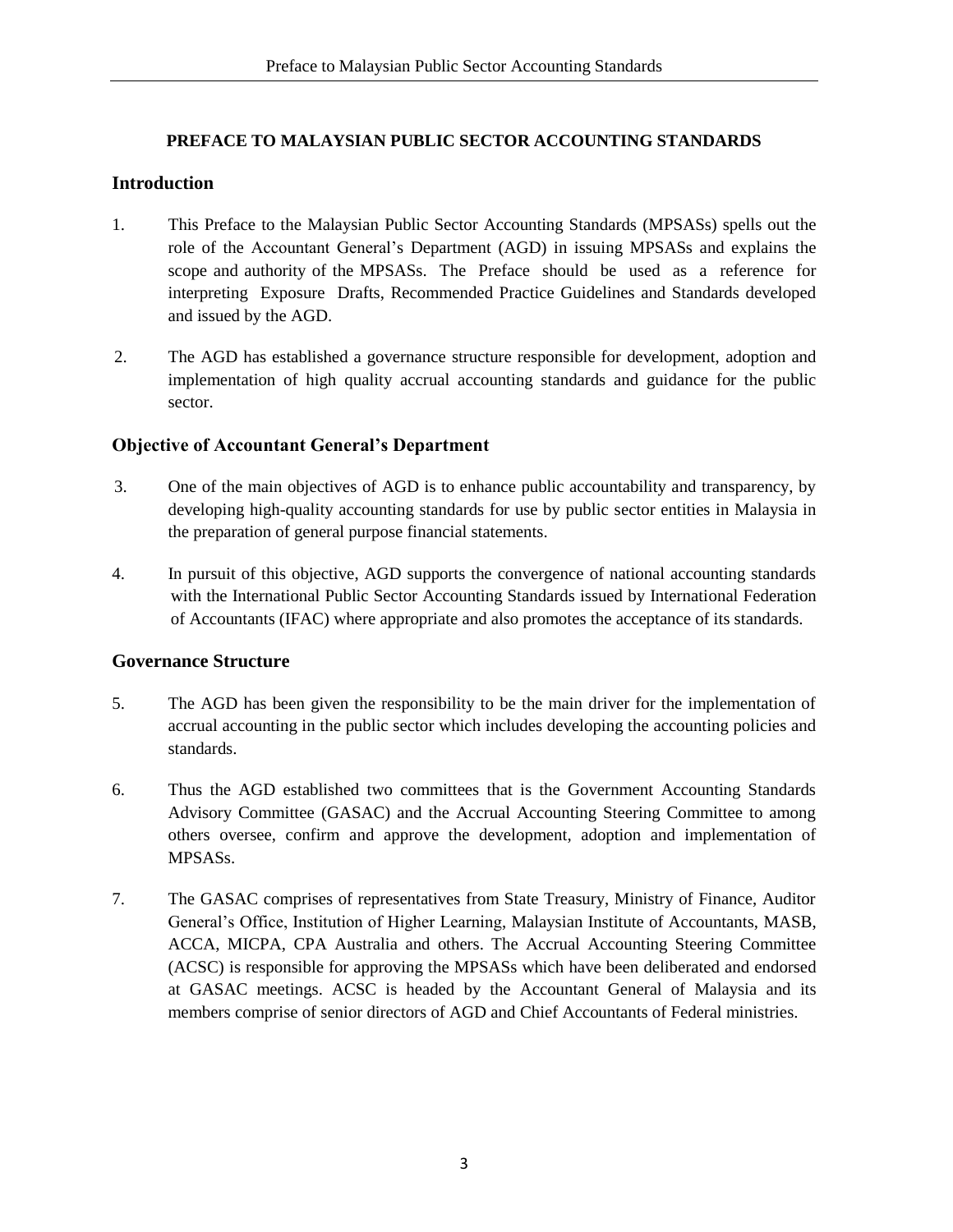#### **Scope and Authority of Malaysia Public Sector Accounting Standards**

- 8. The AGD develops and issues the following publications:
	- MPSASs as the standards to be applied in the preparation of general purpose financial reports of public sector entities other than Government Business Enterprises (GBEs).
	- Recommended Practice Guidelines (RPGs) to provide guidance on good practice that public sector entities are encouraged to follow.

#### *Scope of the Standards*

- 9. The AGD develops MPSASs which apply to the accrual basis of accounting and sets out requirements dealing with transactions and other events in the general purpose financial reports. General purpose financial reports are financial reports intended to meet the information needs of users who are unable to require the preparation of financial reports tailored to meet their specific information needs.
- 10. The MPSASs are designed to apply to the general purpose financial reports of all public sector entities other than GBEs. Public sector entities include the Federal Government, State Governments and Local Governments, unless otherwise stated. The MPSASs do not apply to GBEs. GBEs apply approved accounting standards which are issued by the Malaysian Accounting Standards Board (MASB). MPSASs include a definition of GBEs.
- 11. Any limitation of the applicability of specific MPSASs is made clear in those standards. MPSASs are not meant to apply to immaterial items.
- 12. The AGD has adopted the policy that all paragraphs in MPSASs shall have equal authority. Paragraphs in bold indicate the main principles and paragraphs in plain type are explanations and examples of the main principles. An individual MPSAS should be read in the context of the objective stated in that MPSAS and this Preface.

#### *MPSASs for Accrual Basis*

13. The AGD develops and issues MPSASs that are drawn primarily from International Public Sector Accounting Standards (IPSASs) published by International Federation of Accountants (IFAC) with the permission of IFAC. Thus MPSASs are converged with IPSASs. In undertaking that process, the AGD has to a very large extent, maintained the accounting treatment and original text of the IPSASs unless there is a significant public sector issue and local legislation which warrant a departure.